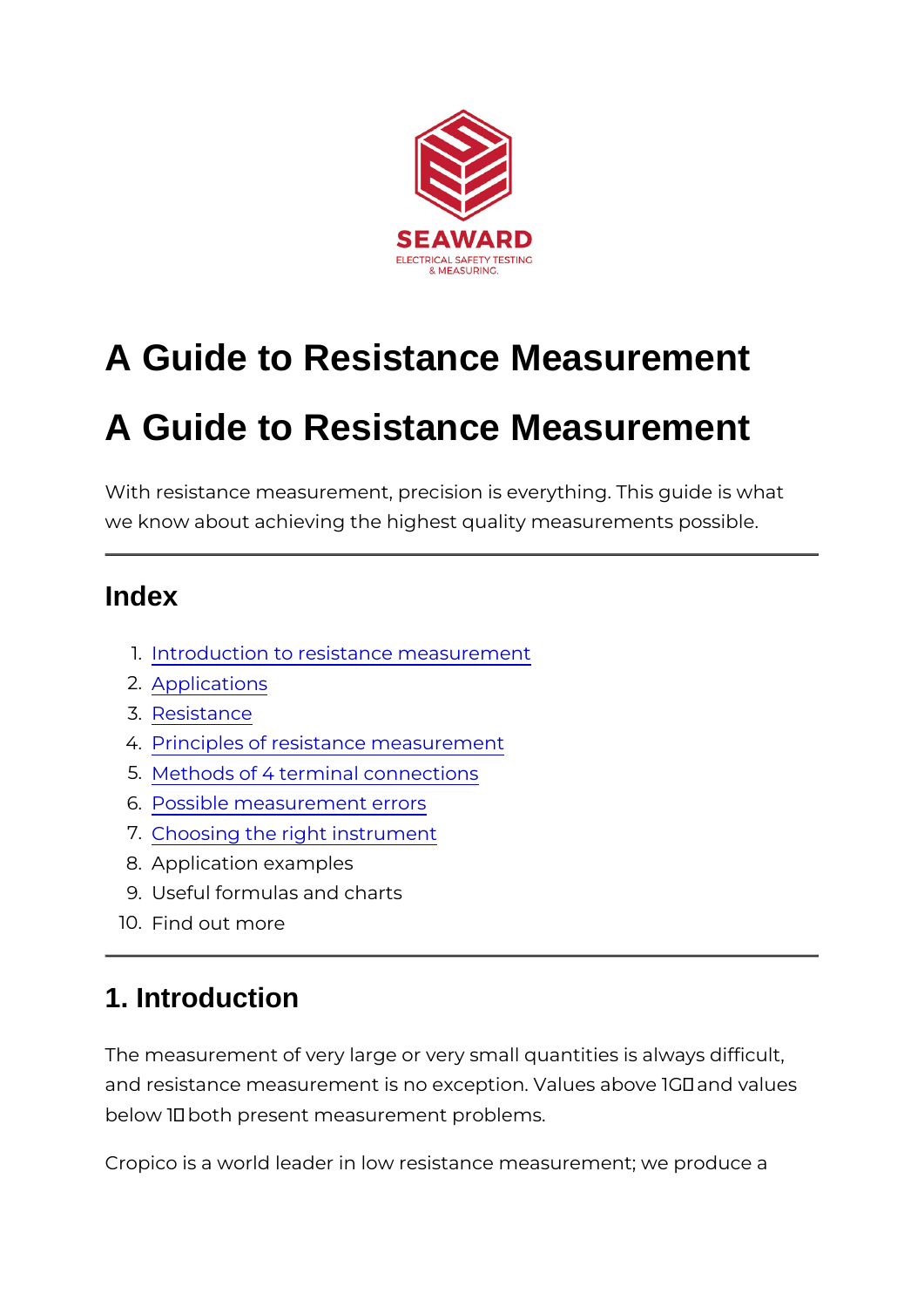comprehensive range of low resistance ohmmeters and accessories which cover most measurement applications. This handbook gives an overview of low resistance measurement techniques, explains common causes of errors and how to avoid them. We have also included useful tables of wire and cable characteristics, temperature coefficients and various formulas to ensure you make the best possible choice when selecting your measuring instrument and measurement technique. We hope you will find this guide a valuable addition to your toolkit.

# **2. Applications**

### **Manufacturers of components**

Resistors, inductors and chokes all have to verify that their product meets the specified resistance tolerance, end of production line and quality control testing.

### **Manufacturers of switches, relays & connectors**

Verification that the contact resistance is below pre specified limits is required. This can be achieved at end of production line testing, ensuring quality control.

### **Cable manufacturers**

Must measure the resistance of the copper wires they produce, resistance too high means that the current carrying capability of the cable is reduced; resistance too low means that the manufacturer is being too generous on the cable diameter using more copper than he needs to, which can be very expensive.

### **Installation & maintenance of power cables, switchgear & voltage tap changers**

These require the cable joints and switch contacts to be of the lowest possible resistance thus avoiding the joint or contact from becoming excessively hot, a poor cable joint or switch contact will soon fail due to this heating effect. Routine preventative maintenance with regular resistance checks ensures the best possible life performances.

### **Electric motor & generator manufacturers**

There is a requirement to determine the maximum temperature reached under full load. To determine this temperature, the temperature coefficient of the copper winding is used. The resistance is first measured with the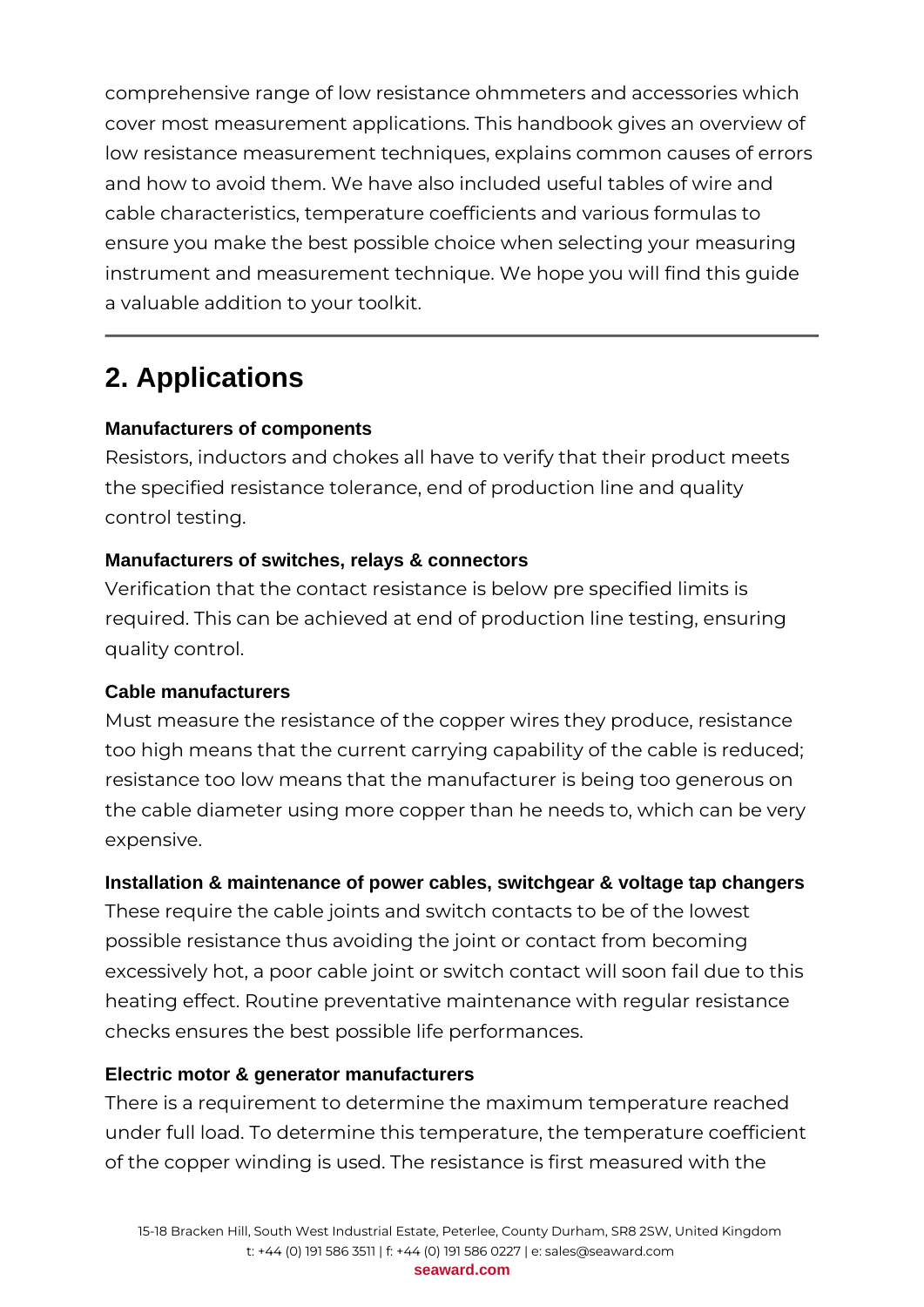motor or generator cold i.e. at ambient temperature, the unit is then run at full load for a specified period and the resistance measured again. From the change in resistance value, the internal motor/generator temperature can be determined. Our ohmmeters are also used to measure the individual coils of a motor winding, to ensure there are no short or open circuit turns and that each coil is balanced.

### **The automotive industry**

Requirement to measure the resistance of robot welding cables to ensure that the weld quality does not deteriorate, i.e. battery lead crimp connectors, air bag detonator resistance, resistance of wiring harness, and quality of crimp connectors on components.

### **Fuse manufacturers**

For quality control, resistance bonding measurements on aircraft and military vehicles, it is necessary to ensure that all equipment installed in aircraft is electrically connected to the air frame, including galley equipment. Tanks and other military vehicles have the same requirements. Producers and users of large electrical currents all need to measure distribution of joint resistance, busbars, and connectors to electrodes for electroplating.

### **Railway utilities**

Including trams and underground railways (Metro) - for the measurement of power distribution cable joints, including the resistance of rail track joints, because the rails are often used for signalling information.

# **3. Resistance**

Ohm's Law V = I x R (Volts = Current x Resistance). The Ohm (Ω) is a unit of electrical resistance equal to that of a conductor in which a current of one ampere is produced by a potential of one volt across its terminals. Ohm's law, named after its discoverer the German physicist Georg Ohm, is one of the most important, basic laws of electricity. It defines the relationship between the three fundamental electrical quantities: current, voltage and resistance. When a voltage is applied to a circuit containing only resistive elements, current flows according to Ohm's Law, which is shown below.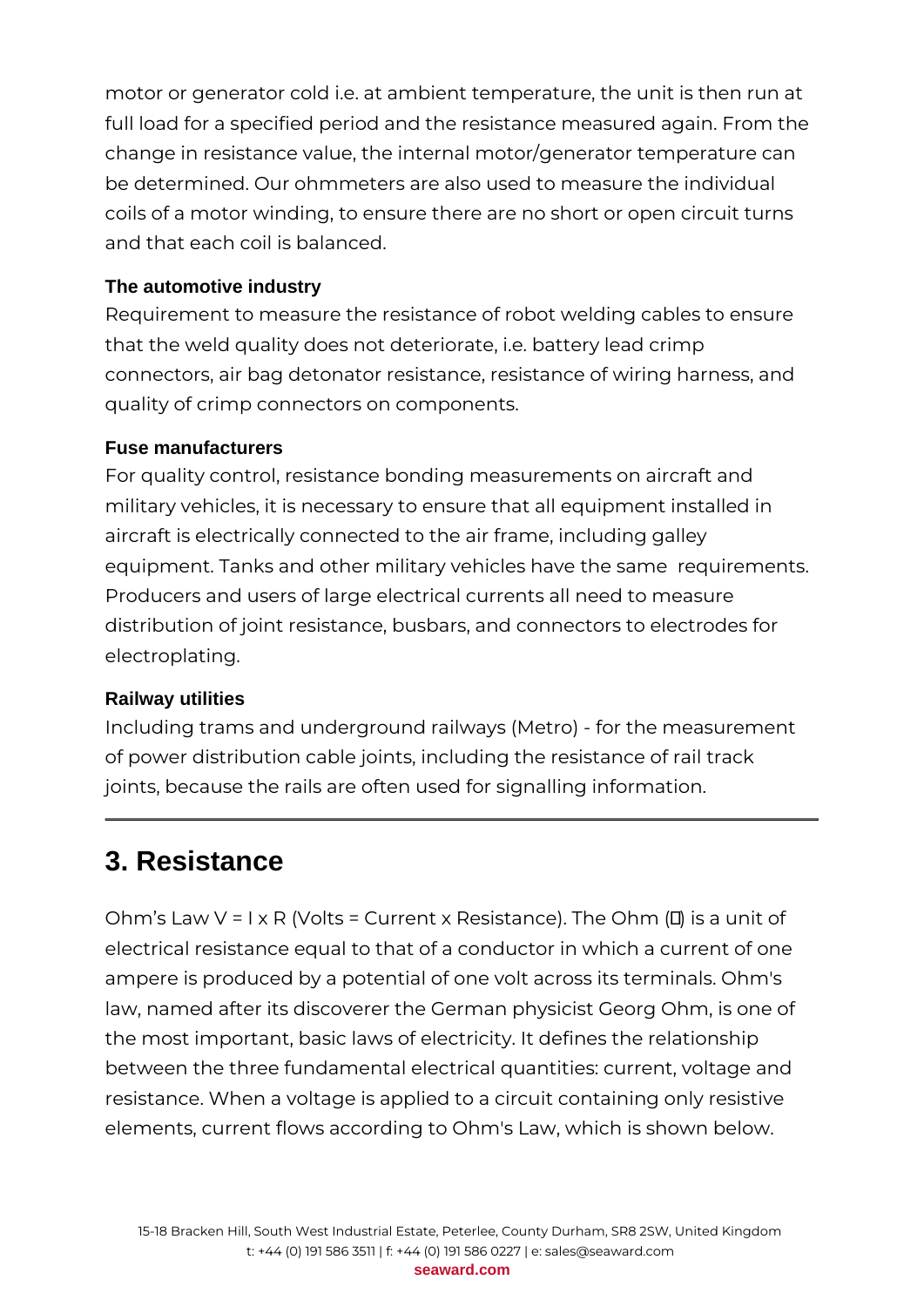

# **4. Principles of resistance measurement**

### **Ammeter Voltmeter method**

This method goes right back to basics. If we use a battery as our voltage source, a voltmeter to measure the voltage and an ammeter to measure the current in the circuit, we can calculate the resistance with reasonable accuracy. Whilst this method can provide good measurement results, it is not a practical solution to everyday measurement needs.



### **Kelvin Double Bridge**

The Kelvin Bridge is a variation of the Wheatstone bridge which enables low resistances to be measured. The measurement range would typically be 1mΩ to 1kΩ with the smallest resolution of 1□ The limitations of the Kelvin bridge are:-

- 1. requires manual balancing
- 2. sensitive null detector or galvanometer is required to detect balance condition
- 3. measurement current needs to be reasonably high to achieve sufficient sensitivity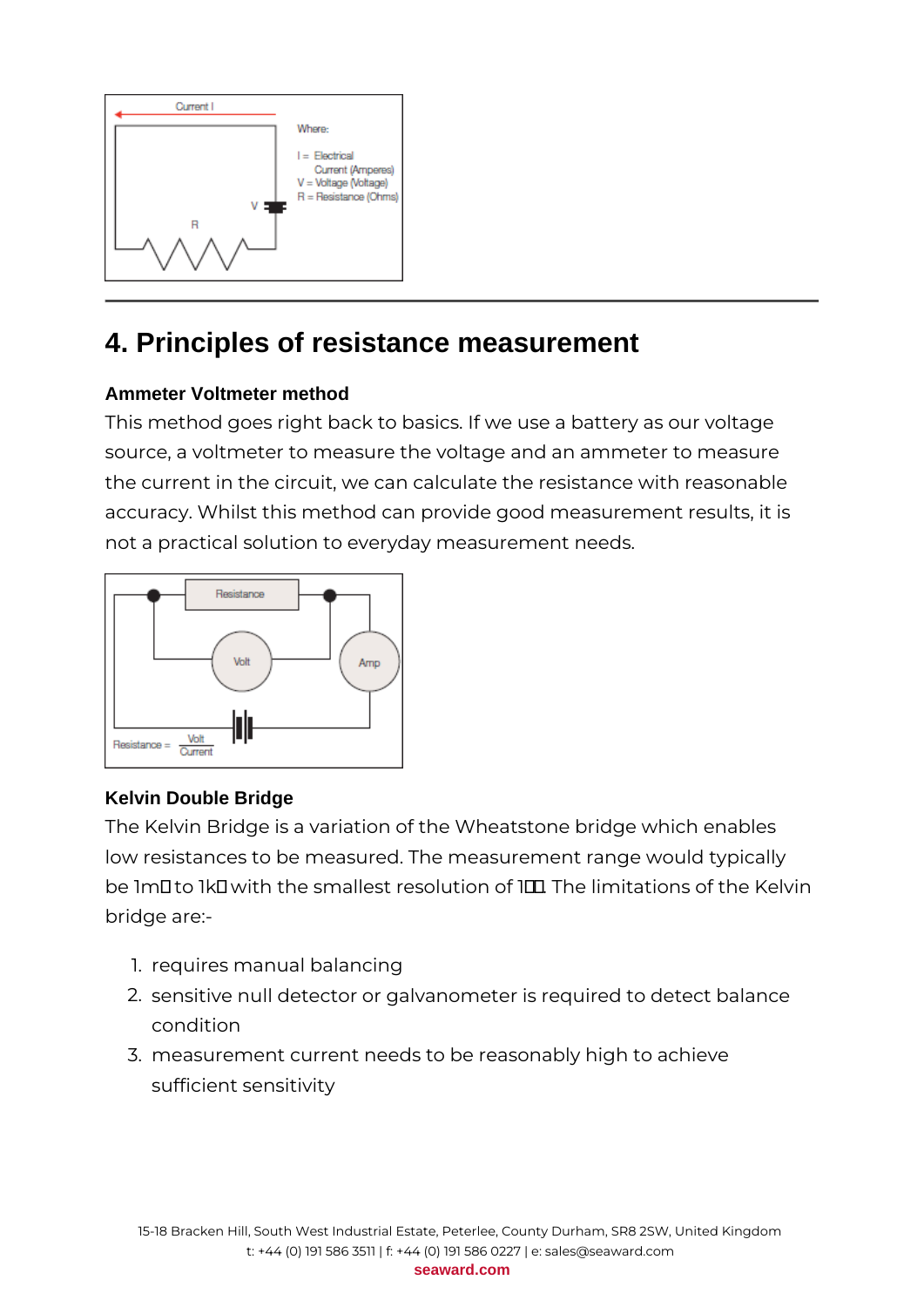The Kelvin Double Bridge has generally been replaced by digital ohmmeters.

### **DMM - Two-wire Connection**

A simple digital multimeter can be used for higher values of resistance. They employ the 2 wire method of measurement and are only suitable for measuring values above 1000 and where high accuracy is not required.

When measuring the resistance of a component (Rx) a test current is forced through the component and the test meter measures the voltage at its terminals. The meter then calculates and displays the resulting resistance and is known as a twowire measurement. It should be noted that the meter measures the voltage at its terminals and not across the component. As a result of this, the voltage drop across the connection leads is also included in the resistance calculation. Good quality test leads will have a resistance of approximately 0.02Ω per meter. In addition to the resistance of the leads, the resistance of the lead connection will also be included in the measurement and this can be as high as or even higher in value than the leads themselves.



When measuring larger resistance values this additional lead resistance error can be ignored, but as you can see from the chart below, the error becomes significantly higher as the measured value decreases, and totally inappropriate below 10Ω.

### **TABLE 1**

Examples of possible measurement errors

**RX Test lead resistance Connection resistance Rx measured at DMM terminals R1 + R2 R3 + R4 = Rx + R1 + R2 + R3 + R4 Error Error %** 15-18 Bracken Hill, South West Industrial Estate, Peterlee, County Durham, SR8 2SW, United Kingdom t: +44 (0) 191 586 3511 | f: +44 (0) 191 586 0227 | e: sales@seaward.com **seaward.com**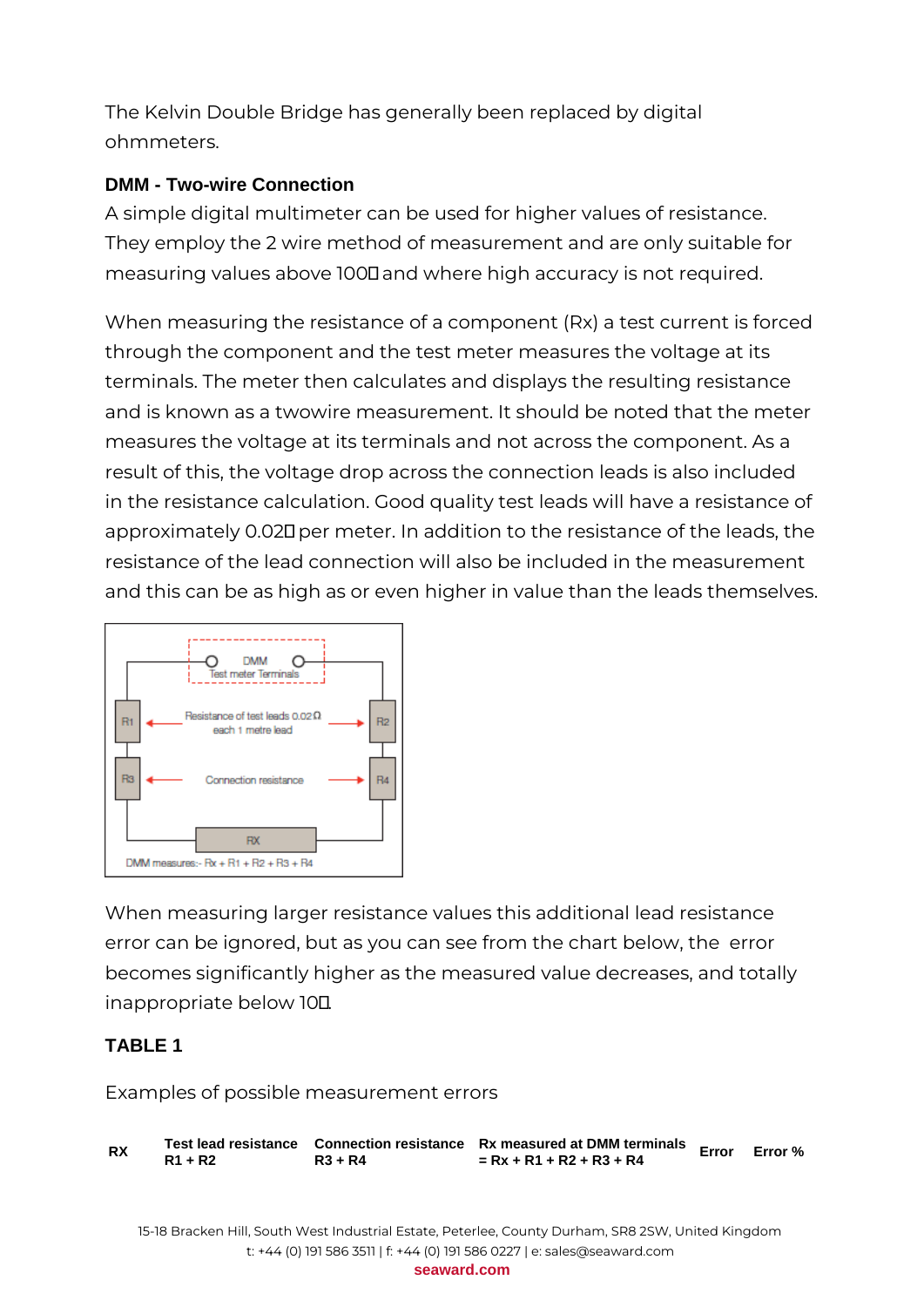| 100000000040          |                | $0.04 \square$ | 1000.08 П          | $0.08 \square$ 0.008 |      |
|-----------------------|----------------|----------------|--------------------|----------------------|------|
| 100 <sub>II</sub>     | $0.04 \square$ | $0.04\square$  | 100.08 0           | $0.08 \square$ 0.08  |      |
| 10 <sub>0</sub>       | $0.04 \square$ | $0.04 \square$ | 10.08 <sub>0</sub> | $0.08 \square$ 0.8   |      |
| 1 D                   | $0.04 \square$ | $0.04 \square$ | 1.08 <sub>II</sub> | $0.08 \square$ 8     |      |
| 100 ml 0.04 l         |                | $0.04 \square$ | 180 mD             | $0.08 \square$ 80    |      |
| $10 \text{ m}$ 0.04 D |                | $0.04 \square$ | $90 \text{ mL}$    | $0.08 \square 800$   |      |
| $1 \text{ mL}$        | $0.04 \square$ | $0.04 \square$ | $81 \text{ m}$     | $0.08 \square$ 8000  |      |
| 100 µD $0.04$ D       |                | $0.04 \square$ | $80.1 \mu$ D       | 0.08 <sub>II</sub>   | 8000 |

To measure true DC, resistance ohmmeters typically use 4 wire measurement. DC current is passed through the Rx and through the ohmmeter's internal standard. The voltage across the Rx and the internal standard is then measured and the ratio of the two readings is used to calculate the resistance. With this method the current only needs to be steady for the few milliseconds required for the ohmmeter to make both readings, but it requires two measurement circuits. The voltage measured is very small and a IV measurement sensitivity is usually required.



Alternatively a constant current source is used to pass a current through the Rx. The volt drop across the Rx is then measured and the resistance calculated. This method requires only one measurement circuit but the current generator has to be stable under all measurement conditions.



### **Four wire connection**

The four wire (Kelvin) method of measurement is preferred for resistance values below 100Ω, and all Seaward milliohmmeters and microhmmeters use this method. These measurements are made using 4 separate wires. 2 wires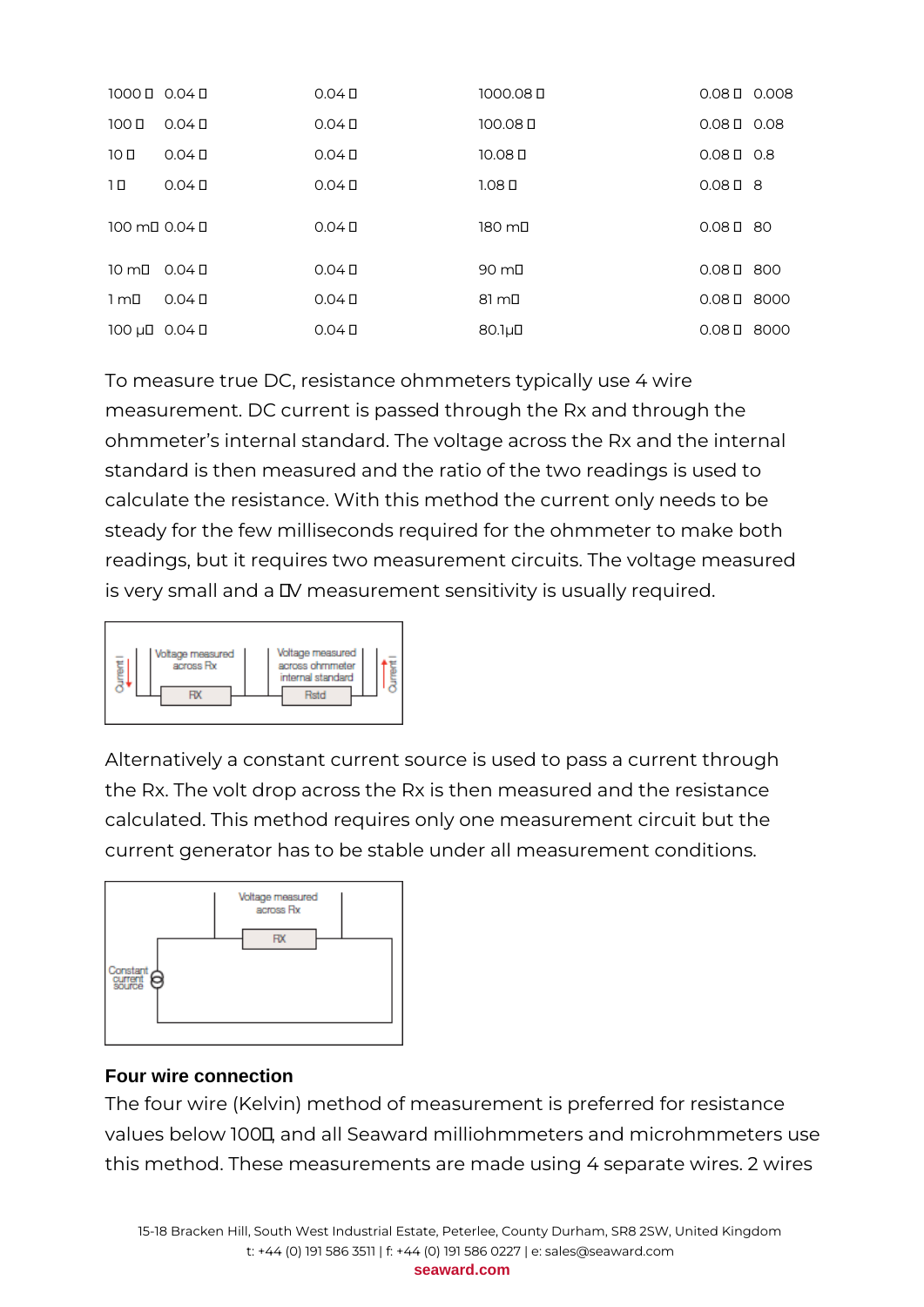carry the current, known as the source or current leads and pass current through the Rx. The other 2 wires known as the sense or potential leads, are used to sense the voltage drop across Rx. Whilst some small current will flow in the sense leads, it is negligible and can be ignored. The volt drop across the ohmmeter's sense terminals is therefore virtually the same as the volt drop across Rx. This method of measurement will produce accurate and consistent results when measuring resistances below 100Ω.



From a measurement point of view this is the best type of connection with 4 separate wires; 2 current (C and C1) and 2 potential (P and P1). The current wires must always be placed outside the potential although the exact placement is not critical. The potential wires must be connected exactly at the points you want to measure between. The measured value will be between the potential points. Whilst this gives the best measurement results it is often not practical. We live in a non perfect world and sometimes small compromises have to be made, Cropico can offer a number of practical measurement solutions.

# **5. Methods of 4 terminal connections**

### **Kelvin clips**

Kelvin clips are similar to crocodile (Alligator) clips but with each jaw insulated from the other. The current lead is connected to one jaw and the potential lead to the other. Kelvin clips offer a very practical solution to making a four terminal connection to wires, busbars, plates etc.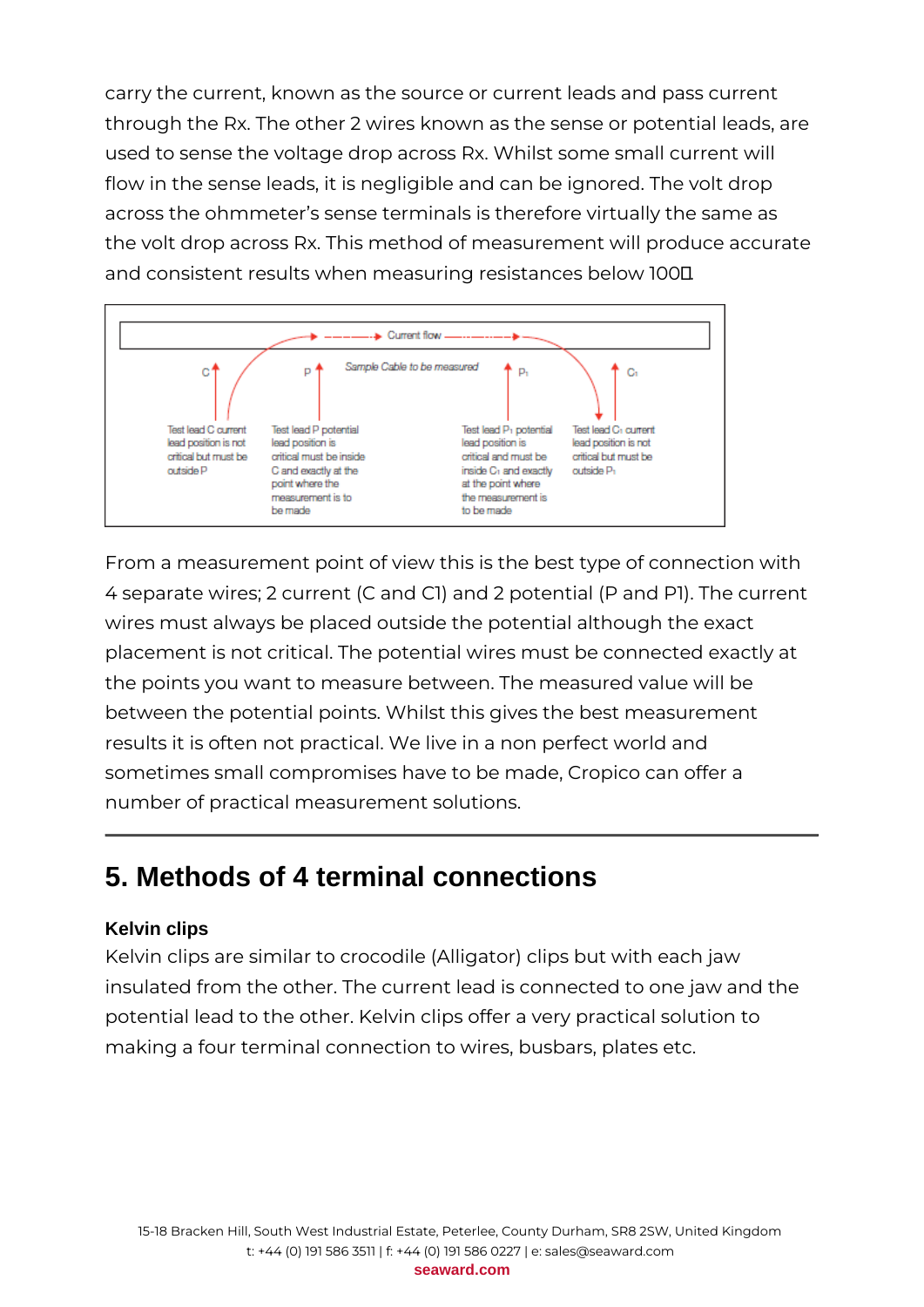



### **Duplex Handspikes**

Handspikes offer another very practical connection solution particularly for sheet material, busbars and where access can be a problem. The handspike consists of two sprung spikes enclosed in a handle. One spike is the current connection and the other is the potential or sense connection.



### **Stacked Lead connection**

Sometimes the only practical solution to making a connection to the Rx is to use stacking leads. The current lead is pushed into the back of the potential lead. This method will give small errors because the measurement point will be where the potential lead connects to the current lead. For measurement of awkward-to-reach samples, this can be the best compromise solution.



### **Cable clamps**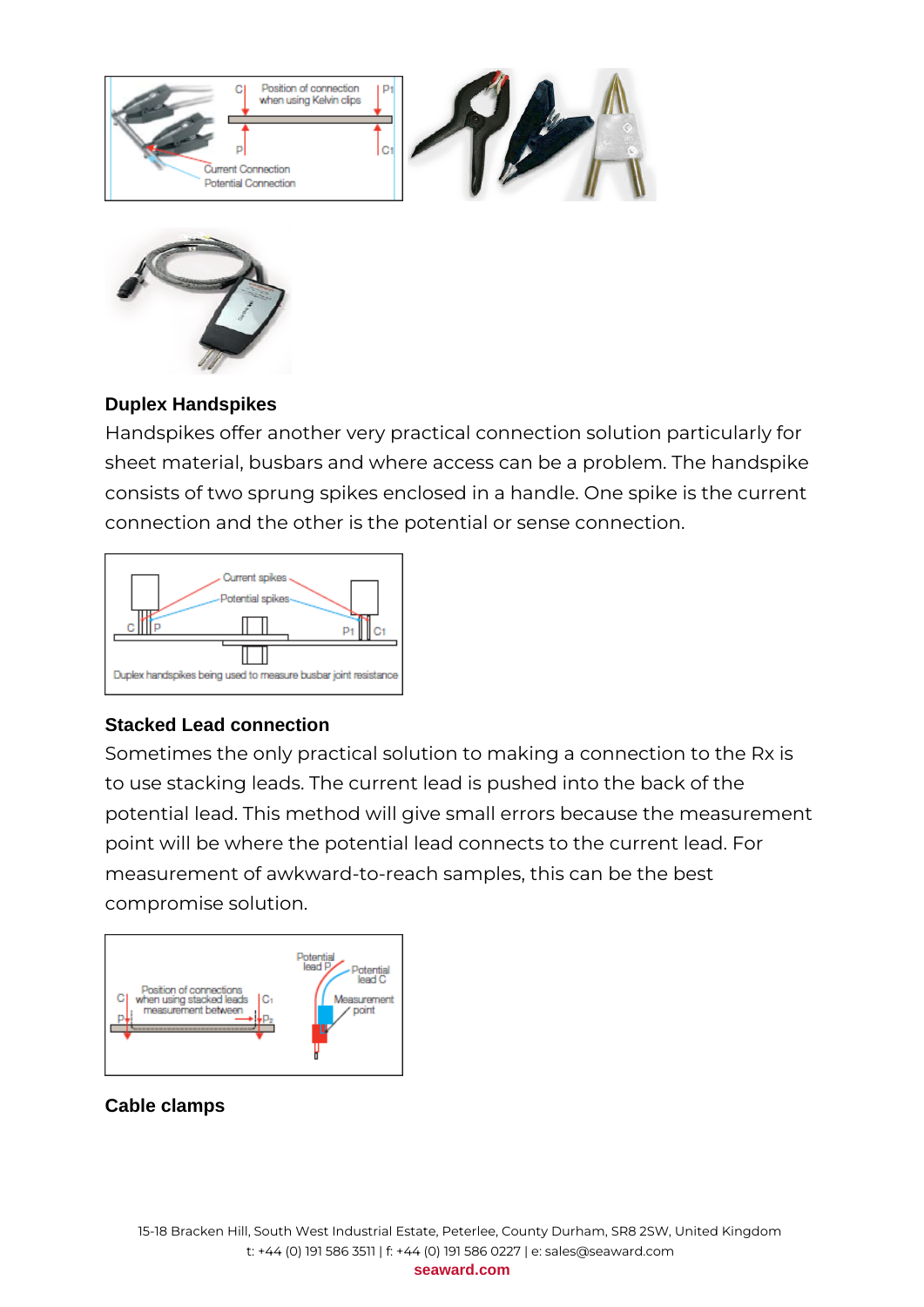

When measuring cables during manufacture, and for quality control purposes, it is necessary to maintain consistent measuring conditions. The length of the cable sample is normally 1 metre and to ensure that accurate 1 metre lengths are measured, a cable clamp should be used. Cropico offer a variety of cable clamps which will accommodate most cable sizes. The cable to be measured is placed in the clamp and the ends of the cable are clamped in the current terminals. The potential connection points are normally in the form of knife edge contacts which are exactly 1 metre apart.



### **Jigs and fixtures**

When measuring other components such as resistors, fuses, switch contacts, rivets etc. the importance of using a test jig to hold the component cannot be emphasised enough. This will ensure that the measurement conditions, i.e. position of measurement leads, are the same for each component which will result in consistent, reliable and meaningful measurements. Jigs often have to be specially designed to suit the application.

# **6. Possible measurement errors**

There are several possible sources of measurement error associated with low resistance measurements. The most common ones are described below.

### **Dirty connections**

As with all measurements, it is important to ensure that the device you are connecting is clean and free from oxides and dirt. High resistance connections will cause reading errors and may prevent measurements. It should also be noted that some coatings and oxides on materials are good insulators. Anodising has a very high resistance and is a classic example. Be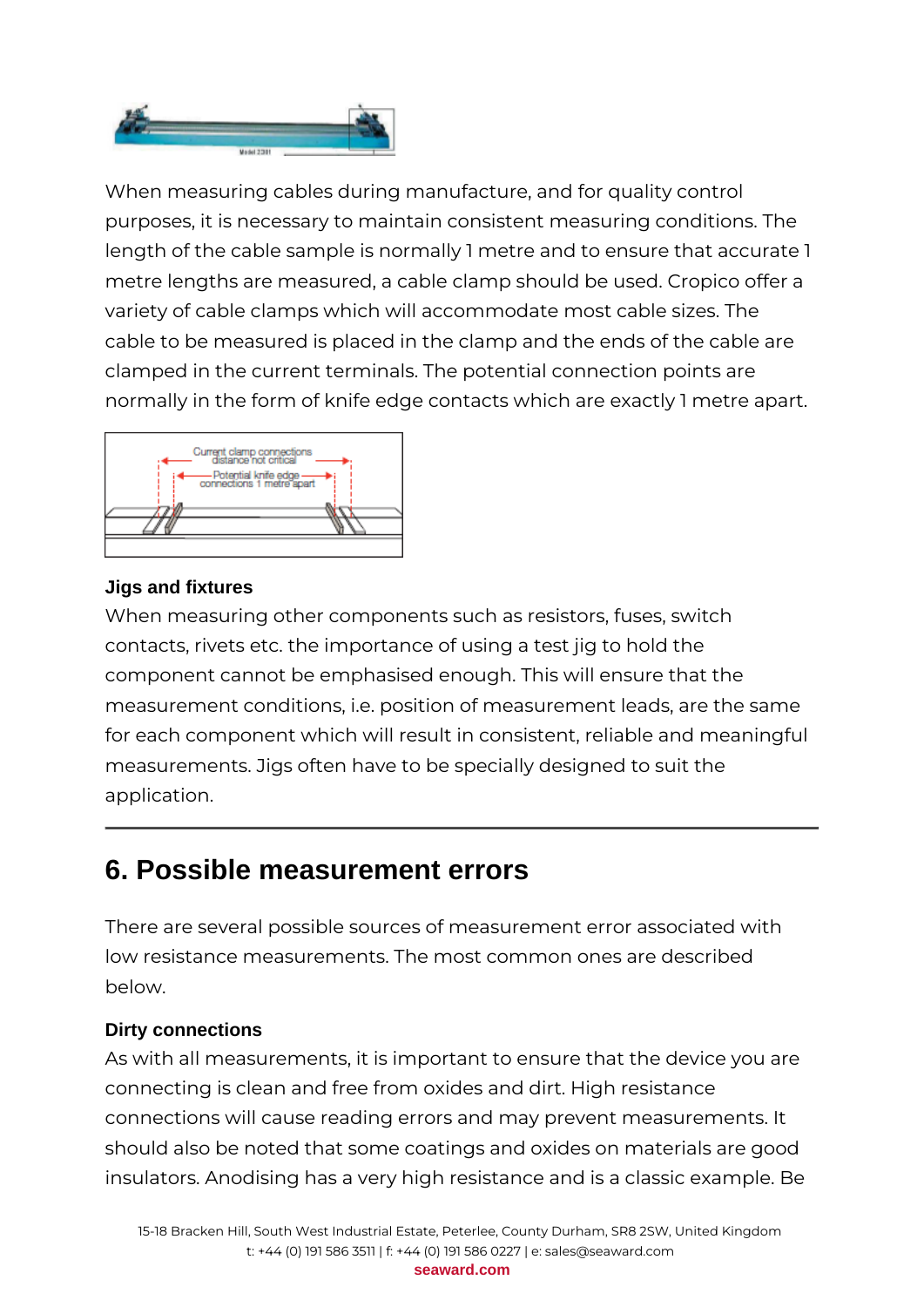sure to clean off the coating at the connection points. Cropico ohmmeters incorporate a lead error warning which will indicate if the connections are too high in resistance.

### **Resistance of leads too high**

Whilst in theory the four terminal method of measurement is unaffected by lead length, care must be taken to ensure that the leads are not too high in resistance. The potential leads are not critical and can usually be up to 1kΩ without affecting the measurement accuracy, but the current leads are critical. If the current leads are too high in resistance then the voltage drop across them will result in insufficient voltage across the DUT (Device Under Test) to make a sensible reading. Cropico ohmmeters check this compliance voltage across the DUT and prevent a measurement from being made if it falls too low. A warning display is also provided; preventing the reading, ensuring that false measurements are not carried out. If you need to use long measuring leads, then increase the diameter of the cables to reduce their resistance.

### **Measurement Noise**

As with any type of low voltage measurement, noise can be a problem. Noise is created within test leads when they are in the influence of a magnetic field which is changing or the leads are moving within that field. To minimise this effect, leads should be kept as short as is practical, kept still and ideally shielded. Cropico realises that there are many practical constraints on achieving this ideal, and have therefore designed the circuits within their ohmmeters to minimise and eliminate these effects. Thermal emf Thermal emf in the DUT is probably the biggest cause of errors in low resistance measurements. We must first understand what we mean by thermal emf, and how it is generated. Thermal emfs are small voltages which are generated when two dissimilar metals are joined together, forming what is known as a thermocouple junction. A thermocouple will generate an emf depending upon the materials used at the junction and the temperature difference between the hot and the reference, or cold, junction.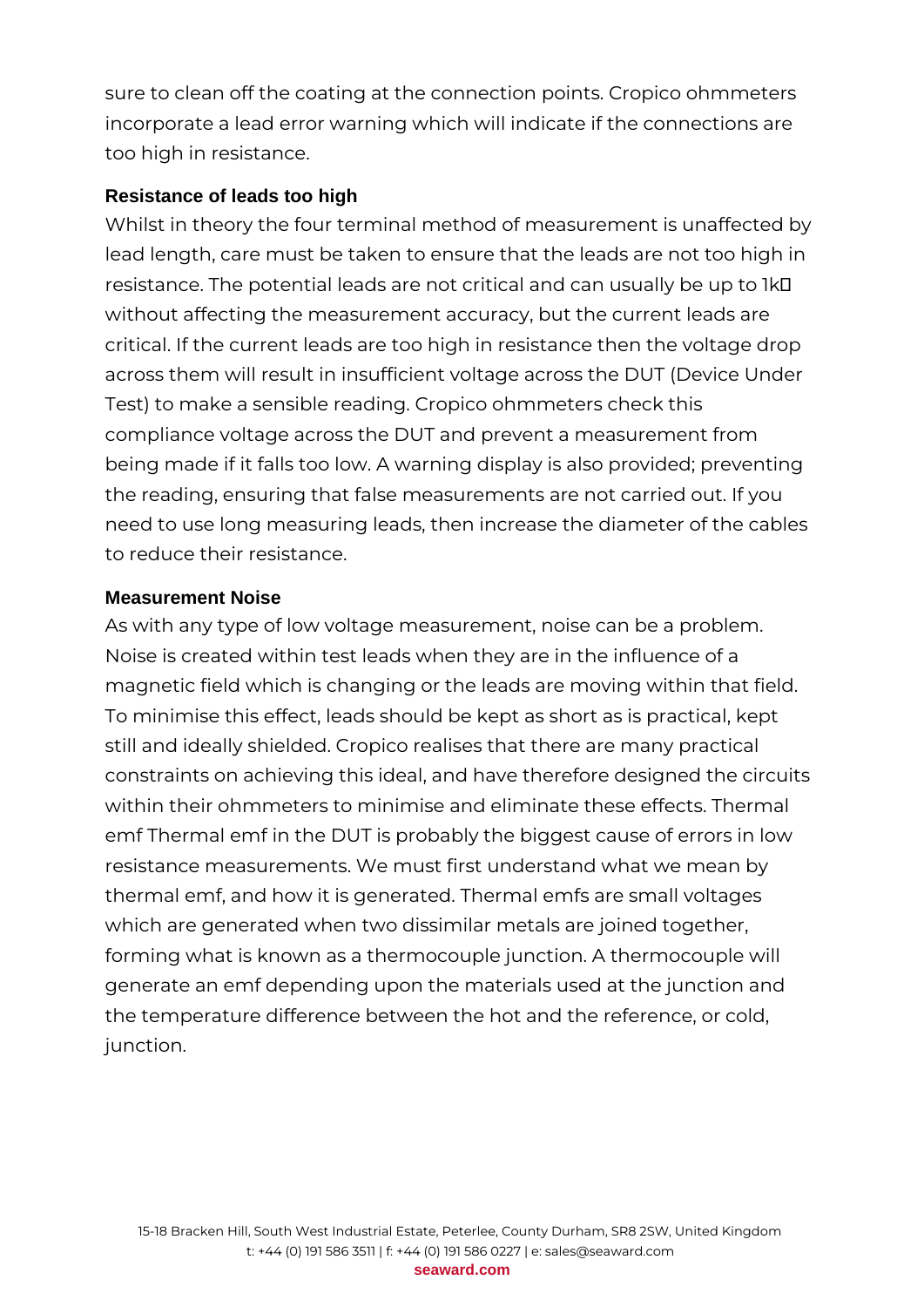

This thermocouple effect will introduce errors into the measurement if steps are not taken to compensate and eliminate these thermal emfs. Cropico microhmmeters and milliohmmeters eliminate this effect by offering an automatic average mode for the measurement, sometimes called the switched DC or average method. A measurement is made with the current flowing in the forward direction then a second measurement is made with the current in the reverse direction. The value displayed is the average of these two measurements. Any thermal emf in the measuring system will add to the first measurement and be subtracted from the second; the resulting average value displayed eliminates or cancels the thermal emf from the measurement. This method gives the best results for resistive loads but is not suitable for inductive samples such as motor or transformer windings. In these cases the ohmmeter is likely to switch current direction before the inductance is fully saturated and the correct measured value will not be achieved.



### Measurement of joint resistance of 2 busbars

### **Wrong Test Current**

Consideration should always be given to the effect the measurement current will have on the DUT. Devices with a small mass or constructed with materials that have a high temperature coefficient, such as thin strands of copper wire, will need to be measured with the minimum current available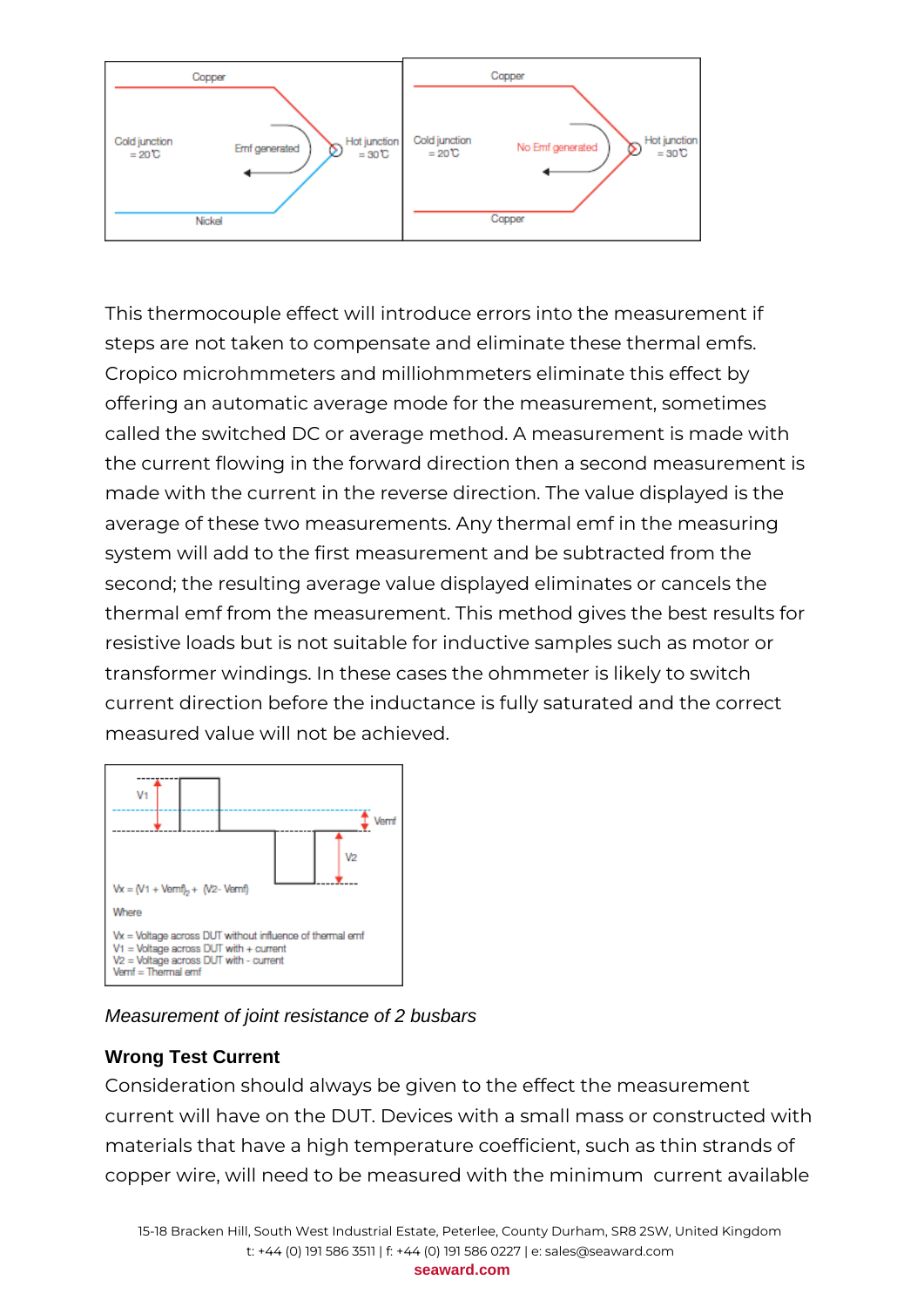to avoid heating. In these cases a single pulse of current may be appropriate to cause the very minimum of heating. Should the DUT be subject to the influences of thermal emf then the switched current method described earlier is appropriate. The Cropico DO5000 series of ohmmeters have selectable currents from 10% to 100% in 1% steps, plus a single pulse mode and consequently may be configured to suit most applications.

### **Temperature influences**

It is important to be aware that the resistance of most materials will be affected by their temperature. It may be necessary, depending upon the accuracy of measurement required, to control the environment in which the measurement is made, thus keeping the ambient temperature constant. This would be the case when measuring resistance reference standards which are measured in a controlled laboratory at either 20°C or 23°C. For measurements where controlling the ambient temperature is not possible, the ATC (automatic temperature compensation) facility can be used. A temperature probe, connected to the ohmmeter, senses the ambient temperature and the resistance reading is corrected to a reference temperature of 20°C. Two of the most common materials measured are copper and aluminium and their temperature coefficients are illustrated opposite.

The Temperature Coefficient of Copper (near room temperature) is +0.393 % per °C. This means if the temperature increases 1°C the resistance will increase 0.393%. Aluminium is +0.4100 % per °C.



# **7. Choosing the right instrument**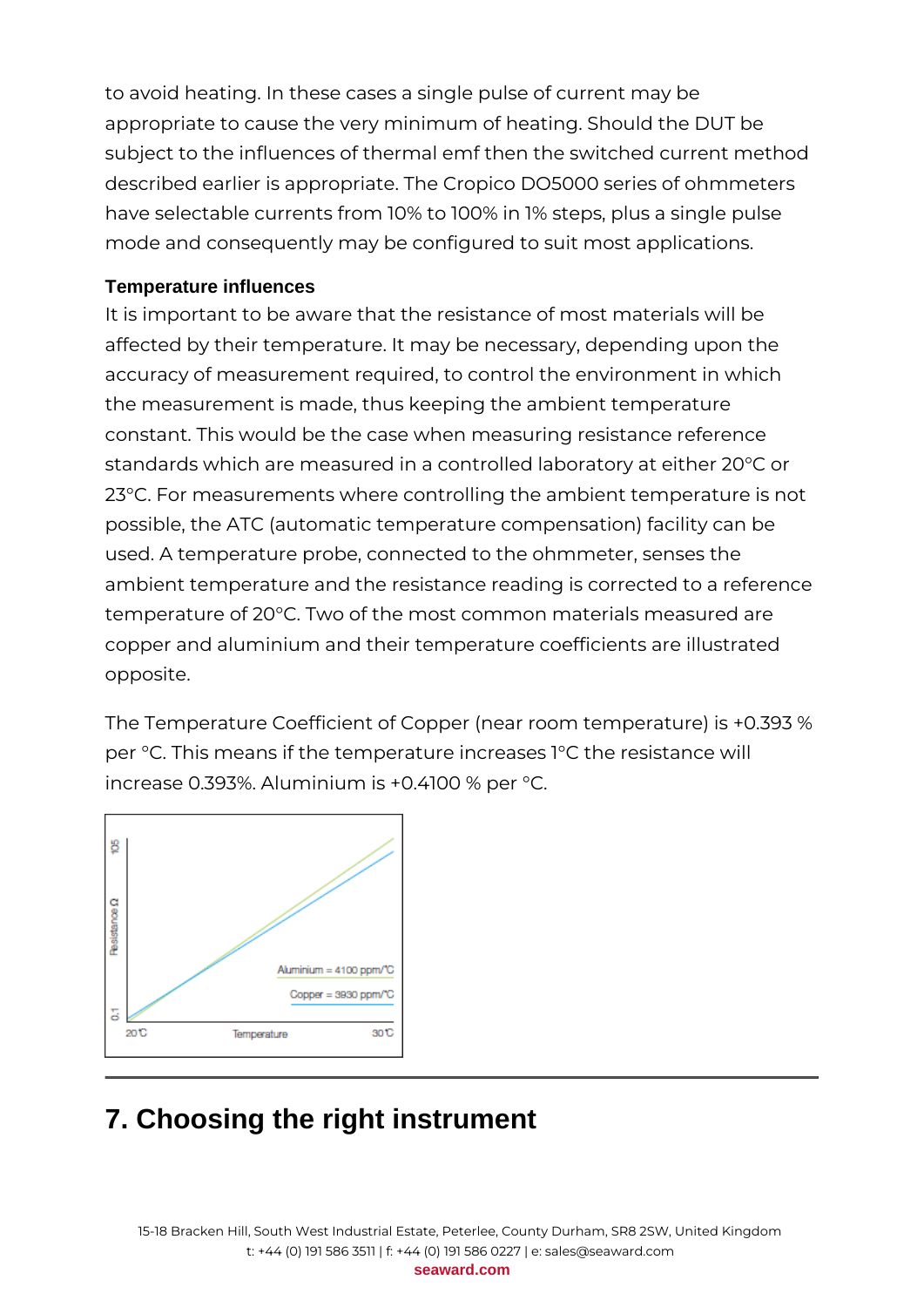### TABLE 2

### **Typical Instrument specification chart**

#### **Range Resolution Measurement Current Accuracy @ 20 o C ±5 o C, 1 year Temperature Coefficient / o C**

| 60 D<br>$10 \text{ m}$    | 1 mA            | $\pm$ (0.15% Rdg + 0.05% FS)                  | 40 ppm Rdg + 30 ppm FS  |
|---------------------------|-----------------|-----------------------------------------------|-------------------------|
| 6 D<br>1 m□               | $10 \text{ mA}$ | $\pm$ (0.15% Rdg + 0.05% FS)                  | 40 ppm Rdg + 30 ppm FS  |
| 600 mD00 µD               | 100 mA          | $\pm$ (0.15% Rdg + 0.05% FS)                  | 40 ppm Rdg + 30 ppm FS  |
| 60 mD 10 µD               | 1A              | $\pm$ (0.15% Rdg + 0.05% FS)                  | 40 ppm Rdg + 30 ppm FS  |
| $6 \text{ m}$ D $1 \mu$ D | 10A             | $\pm (0.2\% \text{ Rdg} + 0.01\% \text{ FS})$ | 40 ppm Rdg + 30 ppm FS  |
| $600 \mu$ DO.1 $\mu$ D    | 10A             | $\pm (0.2\% \text{ Rdg} + 0.01\% \text{ FS})$ | 40 ppm Rdg + 250 ppm FS |

### **Range:**

The maximum reading possible at that setting

### **Resolution:**

The smallest number (digit) displayed for that range

### **Measurement Current:**

The nominal current used by that range

### **Accuracy:**

Uncertainty of the measurement over the ambient temperature range 15 to 25°C

### **Temperature Coefficient:**

The additional possible error below ambient temperature of 15°C and above  $25^{\circ}$ C

When selecting the best instrument for your application the following should be taken into consideration:-

**Accuracy** can be better described as the uncertainty of measurement, which is the closeness of the agreement between the result of a measured value and the true value. It is normally expressed in two parts i.e. a percentage of reading plus a percentage full scale. The accuracy statement should include the temperature range applicable, plus the length of time the accuracy will remain within the indicated limits. **Warning:** some manufacturers give a very high accuracy statement but this is valid only for a short period of 30 or 90 Days. All Cropico ohmmeters specify accuracy for a full 1 year.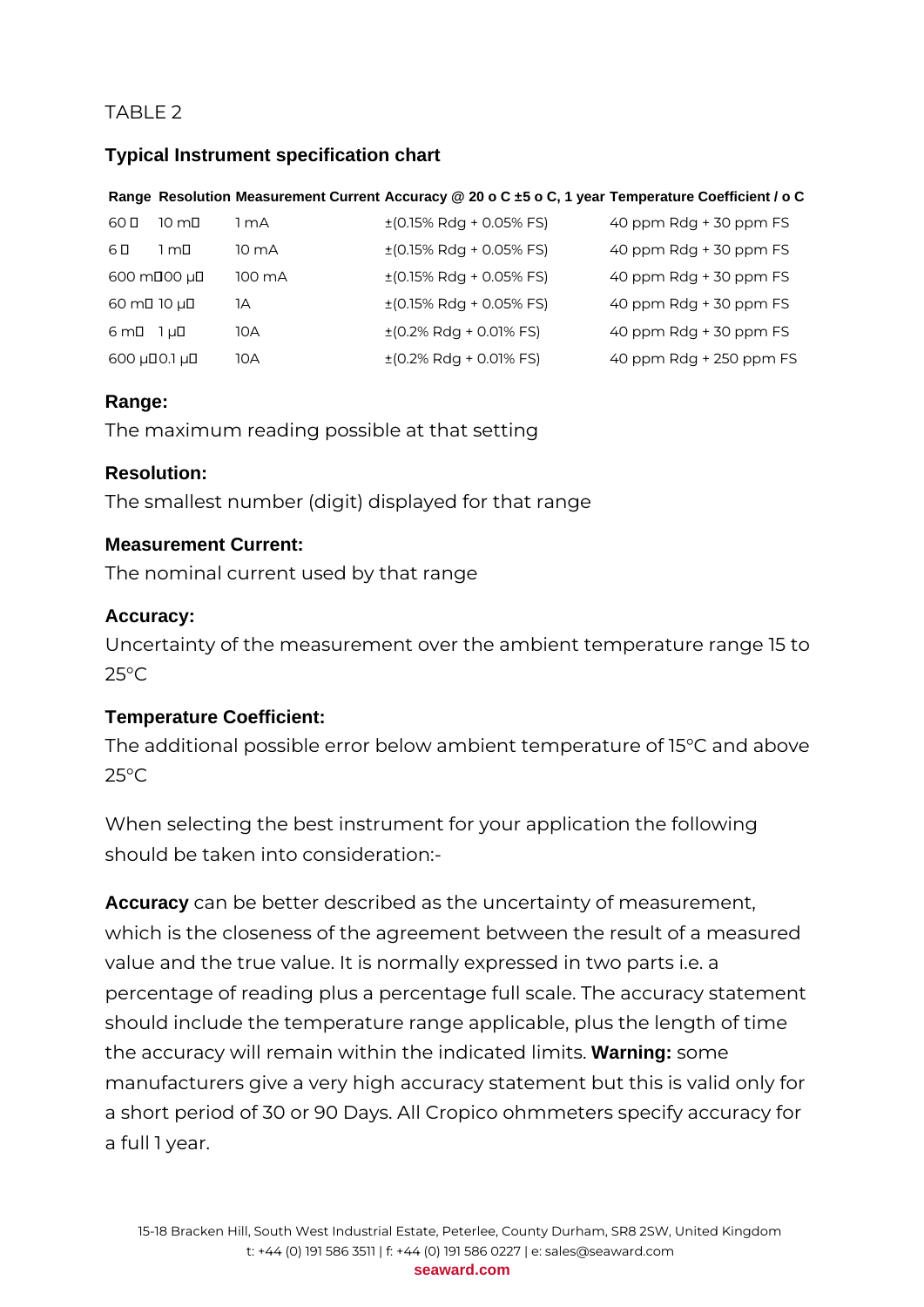**Resolution** is the smallest increment that the measuring instrument will display. It should be noted that to achieve high measurement accuracy a suitably high resolution is needed, but a high resolution in itself does not indicate that the measurement has a high accuracy.

**Example:** To measure 1Ω with an accuracy of 0.01% (± 0.0001) requires the measurement to be displayed with a minimum resolution of 100**Ⅲ** (1.0001ohms).



A measured value can also be displayed with a very high resolution but low accuracy i.e. 10 measured to an accuracy of 1% but a resolution of 100 $\Box$  would be displayed as 1.0001Ω. The only meaningful digits would be 1.0100, the last two digits only showing the fluctuations in the measured values. These fluctuations can be misleading and emphasising any instability of the DUT. A suitable resolution should be selected to ensure a comfortable reading of the display.

### **Measurement Scale length**

Digital measuring instruments display the measured value with displays that have a maximum count, often 1999 (sometimes referred to as 3Ω digit). This means that the maximum value that can be displayed is 1999 and the smallest resolution is 1 digit in 1999. For a measurement of 10 the display will read 1.000, a resolution of 0.001mΩ. If we wish to measure 2Ω we will need to select a higher range 19.99Ω full scale and the value will be displayed as 2.00Ω, a resolution of 0.01Ω. You can therefore see that it is desirable to have a longer scale length than the traditional 1999. The Cropico ohmmeters offer scale lengths up to 6000 count, which would give a displayed value of 2.000, with a resolution of 0.001Ω.

### **Range Selection**

Range selection can be either manual or automatic. Whilst automatic range selection can be very useful when the value of Rx is unknown, the measurement takes longer as the instrument needs to find the correct range. For measurements on a number of similar samples, it is better to manually select the range. In addition to this, the various instrument ranges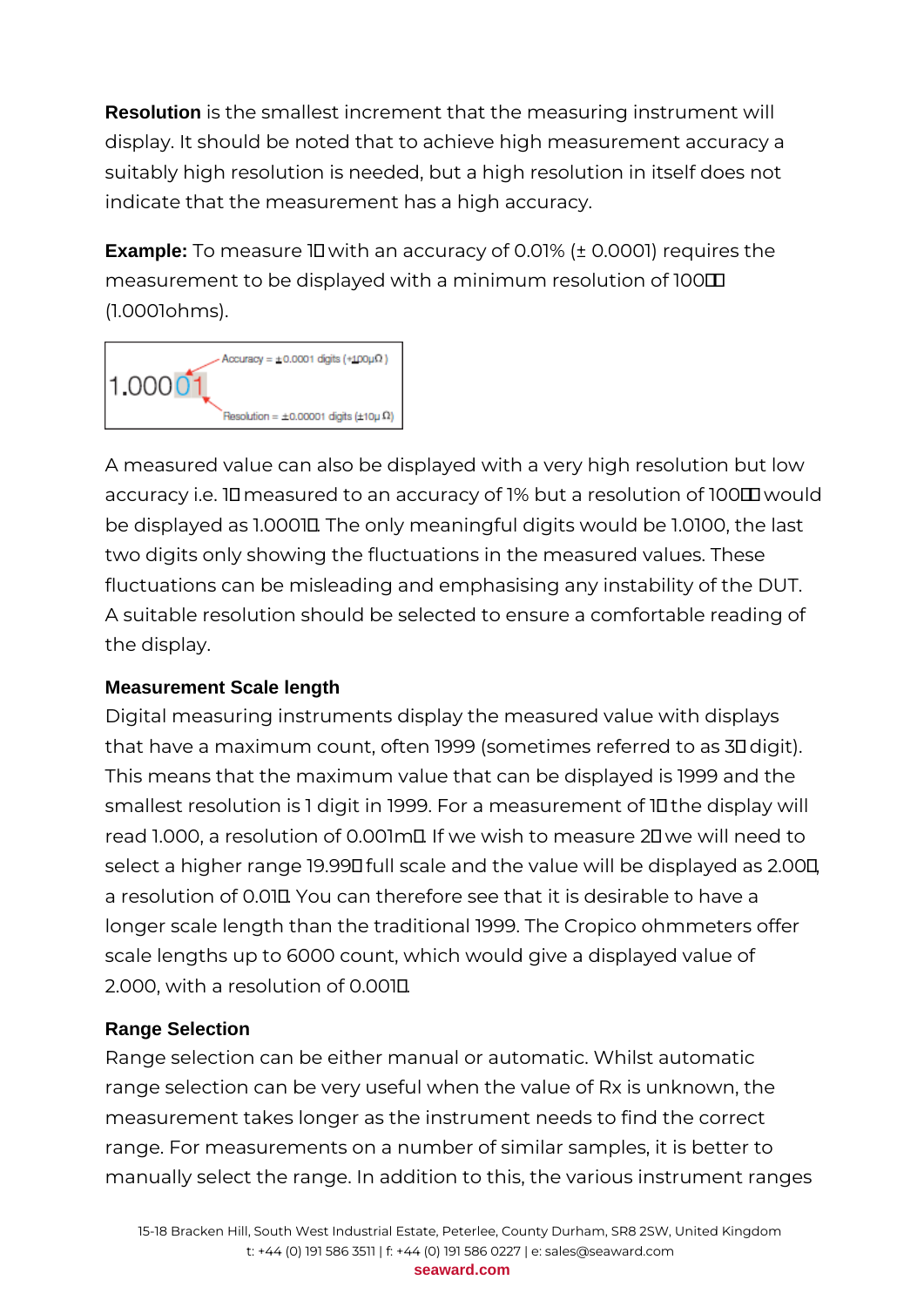will measure with different currents which may not be suitable for the device being tested. When measuring inductive samples, such as motors or transformers, the measured value rises as the inductance is saturated until the final value is reached. Automatic range selection should not be used in these applications, as by changing ranges the measuring current is interrupted and its magnitude may also be changed and a final steady reading is unlikely to be achieved.

| Scale Length    |       | 1.999               |  | 19.99 2.000                       |  | 20.00 3.000                                     |  |       | 30.00 4.000 40.000 |
|-----------------|-------|---------------------|--|-----------------------------------|--|-------------------------------------------------|--|-------|--------------------|
| Display Reading |       |                     |  |                                   |  |                                                 |  |       |                    |
|                 | 1.000 | 1.000               |  | 1.000                             |  | 1.000                                           |  | 1.000 |                    |
| Measured Values | 2.000 | Range up 2.00 2.000 |  |                                   |  | 2.000                                           |  | 2.000 |                    |
|                 | 3.000 |                     |  | Range up 3.00 Range up 3.00 3.000 |  |                                                 |  | 3.000 |                    |
|                 | 4.000 |                     |  |                                   |  | Range up 4.00 Range up 4.00 Range up 4.00 4.000 |  |       |                    |

#### **Temperature coefficient**

The temperature coefficient of a measuring instrument is important as it can significantly affect the accuracy of the measurement. Measuring instruments are normally calibrated in an ambient temperature of 20 or 23°. The temperature coefficient states how the measured accuracy is affected due to variations in ambient temperature.

### **Current Magnitude and Mode**

Selecting an instrument with the appropriate measuring current for the application is important. For example, if thin wires are to be measured, then a high measuring current would heat the wire and change its resistance value. Copper wire has a temperature coefficient of 4% per °C at ambient temperatures, so for a wire with a 1Ω resistance, raising the temperature by 10°C will increase its value to 10 x 0.004 = 0.04Ω. Some applications, however, benefit from higher currents.

The measurement current mode can also be important. Again, when measuring thin wires, a short measurement pulse of current rather than using a continuous current, will minimise any heating effect. A switched DC measuring mode may also be appropriate to eliminate thermal emf errors, but for measuring motor windings or transformers, a current pulse or switched DC would be inappropriate. Continuous current is required to saturate inductance giving the correct measured value. Automatic Temperature Compensation When measuring materials with a high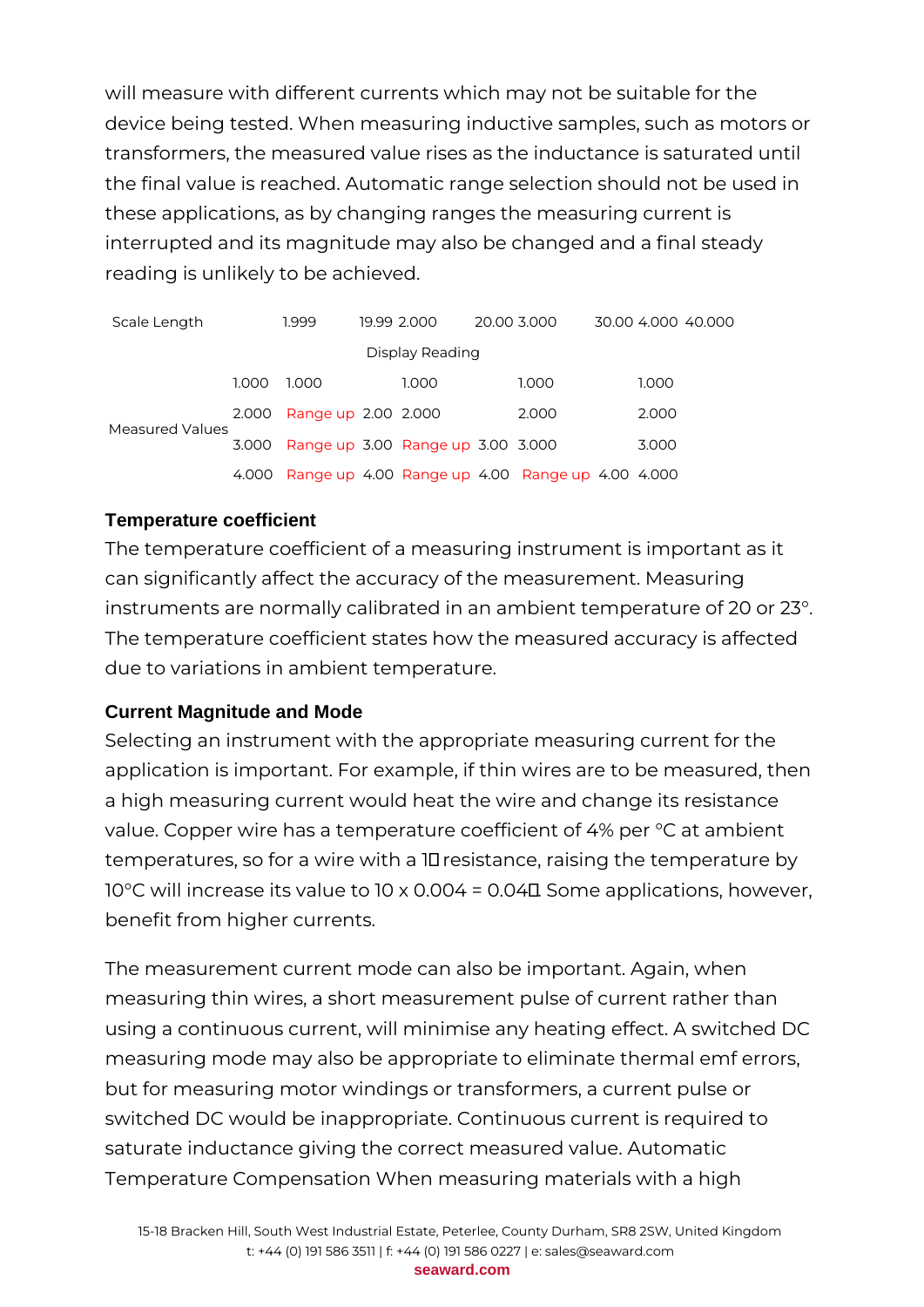temperature coefficient, such as copper, the resistance value will increase with temperature. Measurements taken at an ambient temperature of 20°C will be 0.4% lower than measurements at 30°C. This can be misleading when trying to compare the values for quality control purposes. To overcome this, some ohmmeters are provided with automatic temperature compensation (ATC). The ambient temperature is measured with a temperature sensor, and the resistance value displayed is corrected for temperature changes referencing the readings to 20°C.

### **Measurement speed**

The speed of measurement is not normally too important and most ohmmeters will measure at approximately 1 reading per second, but in automated processes such as component selection and production line testing, fast measuring speeds, up to 50 measurements per second, can be desirable. Of course when measuring at these speeds the ohmmeter needs to be remotely controlled using a computer or PLC interfaces.

### **Remote connections**

For remote connection IEEE-488, RS232 or PLC interface may be appropriate. The IEEE-488 interface is a parallel port for the transmission of 8 bits (1byte) of information at a time over 8 wires. It has a transmission speed greater than RS232 but is limited in connection cable distance to 20 metres.

The RS232 interface is a serial port for transmission of data in serial bit format. RS232 has a slower transmission speed than IEEE-488 and requires only 3 lines to transmit data, receive data and signal ground.

The PLC interface allows basic remote control of the microhmmeter by a Programmable Logic Controller or similar device.

### **Environmental**

Consideration should be given to the type of environment in which the ohmmeter is to be used. Is a portable unit needed? Does the construction need to be rugged enough to withstand building site conditions? What temperature and humidity range does it need to operate in?